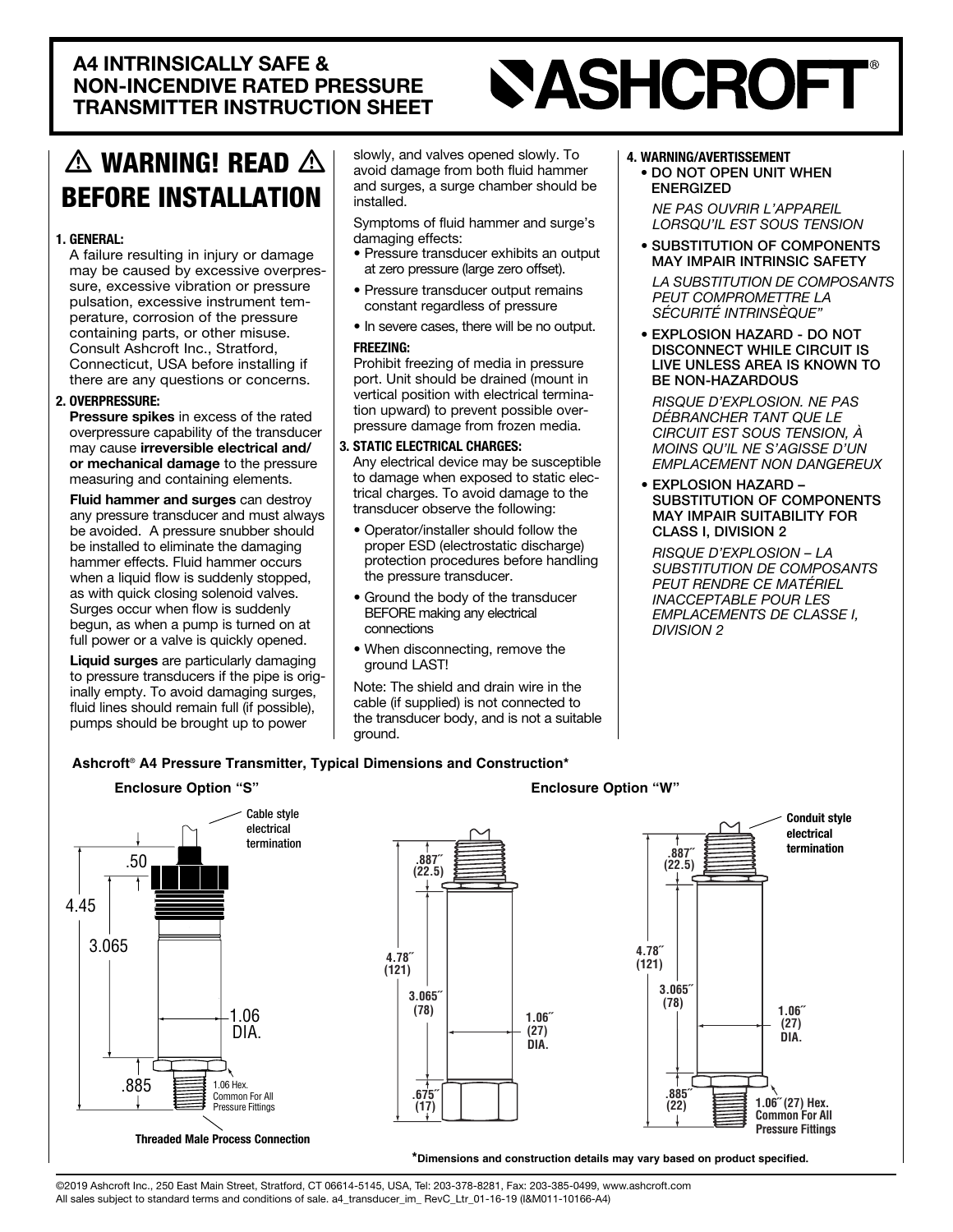## **SASHCROFT®**

#### **Mounting**

The A4 transmitter requires no special mounting hardware, and can be mounted in any plane with negligible position error. Although the unit can withstand normal

vibration without damage or significant output effects, it is always good practice to mount the transducer where there is mini-<br>mum vibration.

For units with NPT type pressure fittings apply Teflon<sup>®</sup> tape or an equivalent sealant to the threads before installing.

When tightening, apply a wrench to the hex wrench flats located just above the pressure fitting. DO NOT tighten by using a pipe wrench on the housing.

#### **Power Supply**

#### Power Supply Voltage

| <b>Output Signal</b> | Min        | Max |
|----------------------|------------|-----|
| $4 - 20mA^*$         | $12V^{**}$ | 30V |

- \* Refer to Ashcroft drawing #825A022 for supply voltage and load limit.
- \*\* The minimum voltage at the terminals is 12Vdc. However, the minimum supply voltage should be calculated using the following graph and formula.

#### Loop Supply Voltage vs. Loop Resistance



Vmin =  $12V+$  (.022A x RL) (includes a 10% safety factor)  $RI = RS + RW$ 

- $RL = Loop Resistance (ohms)$
- $RS =$  Sense Resistance (ohms)
- $RW = Wire Resistance (ohms)$

#### Noise

For minimum noise susceptibility, avoid duit that contains high current AC power running the transducer's cable in a concables. Where possible avoid running the cable near inductive equipment.

#### **Shielded Cable**

mination, connect the drain wire to the Units with shielded cable electrical terguard terminal on the read out device or measuring instrument, if available. In all other cases connect to the ground or to the power supply negative terminal.

#### Vent Tube (Cable Termination Only)

The cable has a clear Teflon<sup>®</sup> vent tube required at pressure ranges below 500 psi to provide atmospheric reference. The open end should be placed in a dry area.



A4 transducer has internal transient protection: for safety, limit line-to-<br>ground voltage to 36 Vdc max.

#### Zero and Span Adjustment

Instructions below apply to the particular configurations noted. While Zero adjustment is not normally necessary, it may be desir-<br>able to trim out any offset in the system. However, proper Span calibration requires a pressure standard three to five times more ducer, and there may also be interaction of accurate than the accuracy of the trans-Span on Zero.

#### A4 configurations with enclosure "S" offer Zero and Span potentiometer .access

Access to "Z" and "S" pots via the top (electrical termination end) of the unit is standard on all "S" enclosure units with 4-20mA output. Access is gained by removing the black threaded cap, once removed you will see the pots indicated by "Z" and "S" respectively as shown below. Using a small trim pot tool, you can adjust zero  $±10%$  of full scale and span  $\pm 10\%$  of full scale.



#### Recalibration Instructions:

- 1. Apply 0% full scale pressure.
- 2. Adjust the output using the zero adjust trim pot.
- 3. Apply 100% full scale pressure.
- 4. Adjust the output using the span adjustment trim pot.
- 5. Repeat steps 1 through 4 as necessary.

#### HAZARDOUS AREA CERTIFICATIONS

|  | Intrinsically Safe (applies to 4-20mA) FM/CSA: |
|--|------------------------------------------------|
|--|------------------------------------------------|

 $\blacksquare$ 

п

|  | Intrinsic Safety: Class I, II and III Div.1 and 2,<br>Groups A, B, C, D, F and G per<br>entity requirements see Ashcroft<br>drawing $#825A022$ |  |
|--|------------------------------------------------------------------------------------------------------------------------------------------------|--|
|  | Non-Incendive: Class I. II and III Div. 2.<br>Groups A, B, C, D, F and G,<br>no barriers needed                                                |  |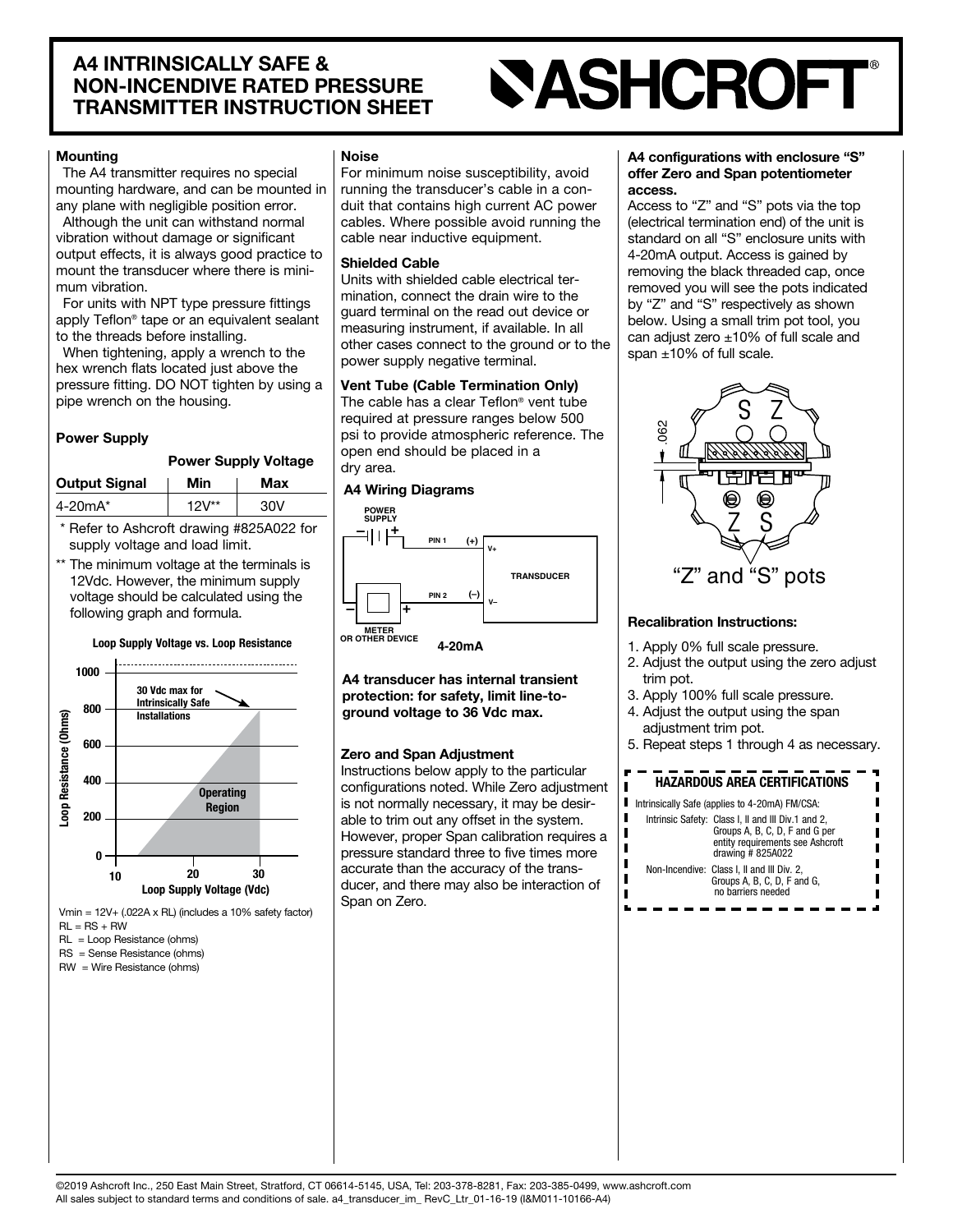## **SASHCROFT®**



@2019 Ashcroft Inc., 250 East Main Street, Stratford, CT 06614-5145, USA, Tel: 203-378-8281, Fax: 203-385-0499, www.ashcroft.com All sales subject to standard terms and conditions of sale. a4\_transducer\_im\_RevC\_Ltr\_01-16-19 (I&M011-10166-A4)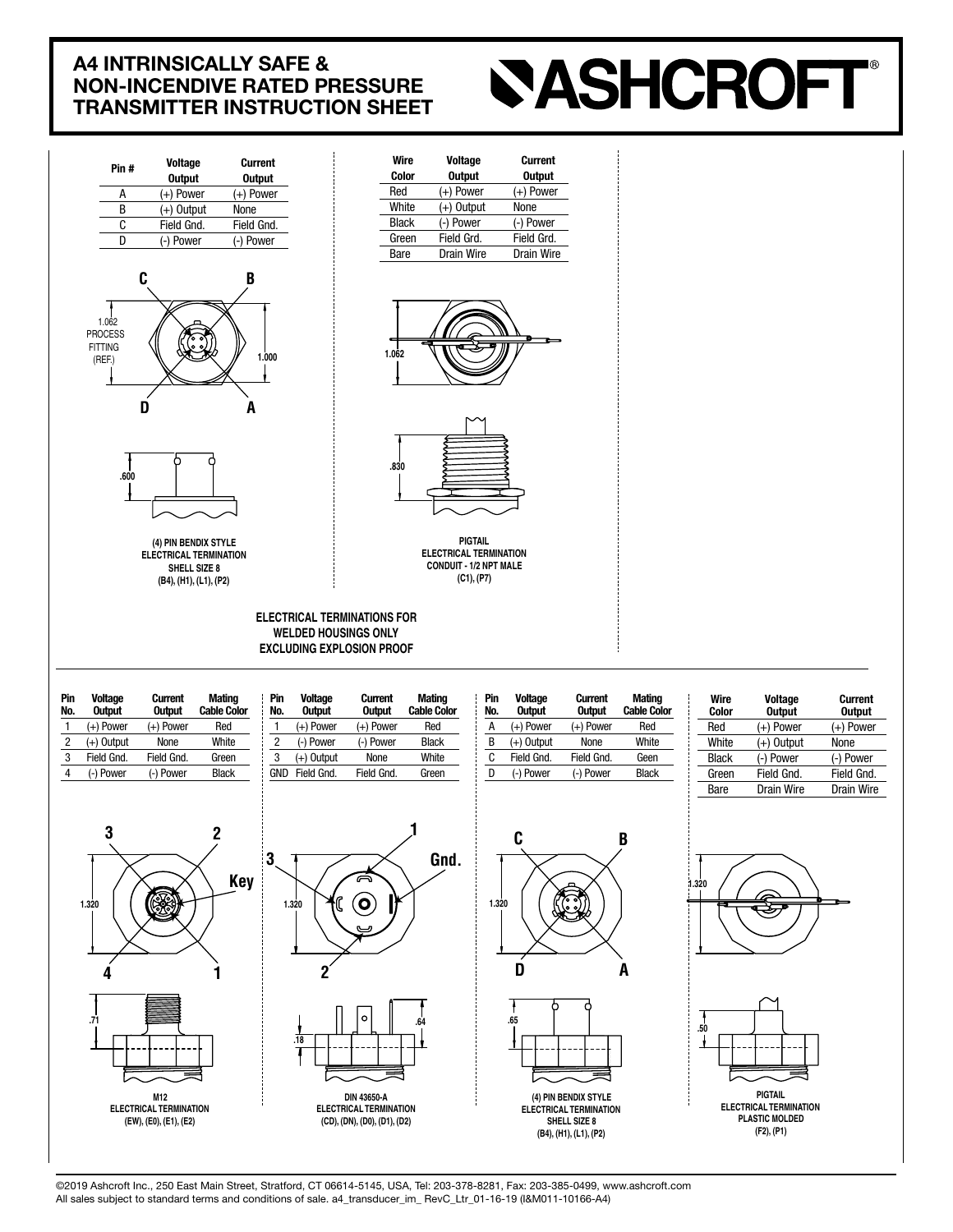## **SASHCROFT®**

### **4.3 FM INSTALLATION GUIDELINES**

#### **INSTALLATION FOR FM** INTRINSICALLY SAFE CLASS 1, GROUPS A, B, C & D & CLASS II, GROUPS E, F & G & **CLASS III**

INSTALLATION NOTES≥

Voc OR V $t$  < 30 VDC  $\text{lsc }$  OR It  $\leq$ 100 mA  $Ca \geq 0.053$ uF + Ccable La  $\geq$  0.364 uH + Lcable

- 1. THE INTRINSIC SAFETY ENTITY CONCEPT ALLOWS THE INTERCONNECTION OF TWO INTRINSICALLY SAFE DEVICES FM APPROVED WITH ENTITY PARAMETERS NOT SPECIFICALLY EXAMINED IN COMBINATION AS A SYSTEM WHEN: Uo OR Voc OR V≤t Vmax, Io OR Isc OR≤ It Imax, Ca OR Co ≥ Ci + Ccable, La OR ≥Lo Li + Lcable ≤, Po Pi.
- 2. THE NONINCENDIVE FIELD WIRING CONCEPT ALLOWS INTERCONNECTION OF NONINCENDING FIELD WIRING APPARATUS WITH ASSOCIATED NONINCENDIVE FIELD APPARATUS USING ANY OF THE WIRING METHODS PERMITTED FOR NON3HAZARDOUS (UNCLASSIFIED) LOCATIONS WHEN: Uo OR Voc OR Vt Vmax, Io OR Isc OR It Imax, Ca OR Co  $+$  Ccable, La OR Lo Li +Lcable, Po Pi.
- 3. FOR DIVISION 1 INSTALLATIONS. THE CONFIGURATION OF ASSOCIATED APPARATUS SHALL BE FM APPROVED UNDER ENTITY CONCEPT.
- 4. FOR DIVISION 2 INSTALLATIONS USING NONINCENDIVE FIELD WIRING CONCEPTS THE ASSOCIATED APPARATUS SHALL BE FM APPROVED UNDER THE ENTITY CONCEPT OR NONINCENDIVE FIELD WIRING CONCEPT.
- 5. FOR DIVISION 2 INSTALLATIONS THE ASSOCIATED APPARATUS IS NOT REQUIRED TO BE FM APPROVED UNDER ENTITY CONCEPT OR NONINCENDIVE FIELD WIRING CONCEPT IF THE A2X(4-20mA) & A4 SERIES PRESSURE TRANSDUCER IS INSTALLED IN ACCORDANCE WITH THE NATIONAL ELECTRICAL CODE (ANSI/NFPA 70) FOR DIVISION 2 WIRING METHODS EXCLUDING NONINCENDIVE FIELD .WIRING
- 6. CONTROL EQUIPMENT CONNECTED TO THE ASSOCIATED APPARATUS SHALL NOT USE OR GENERATE MORE THAN 250VRMS OR VDC.
- 7. DIVISION 1 INSTALLATIONS SHOULD BE IN ACCORDANCE WITH ANSI/ ISA RP12.06.01, "INSTALLATION OF INTRINSICALLY SAFE SYSTEMS FOR HAZARDOUS (CLASSIFIED) LOCATIONS" AND THE NATIONAL ELECTRICAL CODE (ANSI/NFPA 70).
- 8. ASSOCIATED APPARATUS MANUFACTURERS INSTALLATION DRAWING SHALL BE FOLLOWED WHEN INSTALLING THIS EQUIPMENT.
- 9. RUN SHIELDED INTERCONNECTION CABLE WITH SHIELD CONNECTED TO FM APPROVED ASSOCIATED APPARATUS GROUND.
- 10. WARNING DO NOT OPEN WHEN ENERGIZED.
- **10. WARNING DO NOT OF EN WHEN ENERGIZED.**<br>11. WARNING DO NOT DISCONNECT EQUIPMENT UNLESS AREA IS KNOWN wanning – DO NOT Disconne<br>TO BE NON-HAZARDOUS.

**& D & C ,B ,A GROUPS 1, CLASS SAFE INTRINSICALLY**

- INTRIN TWO OF INTERCONNECTION THE ALLOWS CONCEPT ENTITY SAFETY INTRINSIC THE 1. SPECIFICALLY NOT PARAMETERS ENTITY WITH APPROVED FM DEVICES SAFE SICALLY ≥OR Isc OR Io ,Vmax t≤V OR Voc OR Uo :WHEN SYSTEM A AS COMBINATION IN EXAMINED

**& D & C ,B ,A GROUPS 1, CLASS SAFE INTRINSICALLY**

 APPARATUS FIELD NONINCENDIVE ASSOCIATED WITH APPARATUS WIRING FIELD ING-NONINCEND OF INTERCONNECTION ALLOWS CONCEPT WIRING FIELD NONINCENDIVE THE 2. (UNCLASSIFIED (HAZARDOUS3NON FOR PERMITTED METHODS WIRING THE OF ANY USING OR La ,Ccable + Co OR Ca ,Imax It OR Isc OR Io ,Vmax Vt OR Voc OR Uo :WHEN LOCATIONS

SHALL APPARATUS ASSOCIATED OF CONFIGURATION THE ,INSTALLATIONS 1 DIVISION FOR 3.

 APPARATUS FIELD NONINCENDIVE ASSOCIATED WITH APPARATUS WIRING FIELD ING-NONINCEND OF INTERCONNECTION ALLOWS CONCEPT WIRING FIELD NONINCENDIVE THE 2. (UNCLASSIFIED (HAZARDOUS3NON FOR PERMITTED METHODS WIRING THE OF ANY USING OR La ,Ccable + Co OR Ca ,Imax It OR Isc OR Io ,Vmax Vt OR Voc OR Uo :WHEN LOCATIONS

- INTRIN TWO OF INTERCONNECTION THE ALLOWS CONCEPT ENTITY SAFETY INTRINSIC THE 1. SPECIFICALLY NOT PARAMETERS ENTITY WITH APPROVED FM DEVICES SAFE SICALLY ≥OR Isc OR Io ,Vmax t≤V OR Voc OR Uo :WHEN SYSTEM A AS COMBINATION IN EXAMINED

 THE CONCEPTS WIRING FIELD NONINCENDIVE USING INSTALLATIONS 2 DIVISION FOR 4. OR CONCEPT ENTITY THE UNDER APPROVED FM BE SHALL APPARATUS ASSOCIATED

FM BE TO REQUIRED NOT IS APPARATUS ASSOCIATED THE INSTALLATIONS 2 DIVISION FOR 5. THE IF CONCEPT WIRING FIELD NONINCENDIVE OR CONCEPT ENTITY UNDER APPROVED NATIONAL THE WITH ACCORDANCE IN INSTALLED IS TRANSDUCER PRESSURE SERIES 2A EXCLUDING METHODS WIRING 2 DIVISION FOR) 70 NFPA/ANSI (CODE ELECTRICAL

SHALL APPARATUS ASSOCIATED OF CONFIGURATION THE ,INSTALLATIONS 1 DIVISION FOR 3.

OR USE NOT SHALL APPARATUS ASSOCIATED THE TO CONNECTED EQUIPMENT CONTROL 6.

FM BE TO REQUIRED NOT IS APPARATUS ASSOCIATED THE INSTALLATIONS 2 DIVISION FOR 5. THE IF CONCEPT WIRING FIELD NONINCENDIVE OR CONCEPT ENTITY UNDER APPROVED NATIONAL THE WITH ACCORDANCE IN INSTALLED IS TRANSDUCER PRESSURE SERIES 2A EXCLUDING METHODS WIRING 2 DIVISION FOR) 70 NFPA/ANSI (CODE ELECTRICAL

 THE CONCEPTS WIRING FIELD NONINCENDIVE USING INSTALLATIONS 2 DIVISION FOR 4. OR CONCEPT ENTITY THE UNDER APPROVED FM BE SHALL APPARATUS ASSOCIATED

FOLLOWED BE SHALL DRAWING INSTALLATION MANUFACTURERS APPARATUS ASSOCIATED 8.

OR USE NOT SHALL APPARATUS ASSOCIATED THE TO CONNECTED EQUIPMENT CONTROL 6.

12.06.01,RP ISA/ANSI WITH ACCORDANCE IN BE SHOULD INSTALLATIONS 1 DIVISION 7. (CLASSIFIED (HAZARDOUS FOR SYSTEMS SAFE INTRINSICALLY OF INSTALLATION"

.(70 NFPA/ANSI (CODE ELECTRICAL NATIONAL THE AND" LOCATIONS

.Pi Po ,≤Lcable+ Li Lo ≥OR La ,imax Italiano + Ci ≥ Co OR Cable + Co OR Cable + Ci ≥ Co OR Cable + Ci ≥ Co OR C

.Pi Po ,≤Lcable+ Li Lo ≥OR La ,Ccable + Ci ≥ Co OR Ca ,Imax It

.CONCEPT ENTITY UNDER APPROVED FM BE

.CONCEPT WIRING FIELD NONINCENDIVE

.VDC OR VRMS250 THAN MORE GENERATE

.CONCEPT WIRING FIELD NONINCENDIVE

.CONCEPT ENTITY UNDER APPROVED FM BE

.EQUIPMENT THIS INSTALLING WHEN

.WIRING FIELD NONINCENDIVE

.WIRING FIELD NONINCENDIVE

**:NOTES INSTALLATION**

College + uF0.053≥ Lcable + uH0.364 ≥ La

**:NOTES INSTALLATION**

College + uF0.053≥ Lcable + uH0.364 ≥ La

.Pi Po ,Lcable+ Li Lo

.Pi Po ,Lcable+ Li Lo



e<br>C2019 Ashcroft Inc., 250 East Main Street, Stratford, CT 06614-5145, USA, Tel: 203-378-8281, Fax: 203-385-0499, www.ashcroft.com@ LOC TO ASHOON HOL, 200 LUST MULTI ONCO, ONLINDI, OT 00014 0140, OOA, ICI. 200 010 0201, ITA. 200 000 0400, WHO<br>All sales subject to standard terms and conditions of sale. a4\_transducer\_im\_RevC\_Ltr\_01-16-19 (I&M011-10166-A4